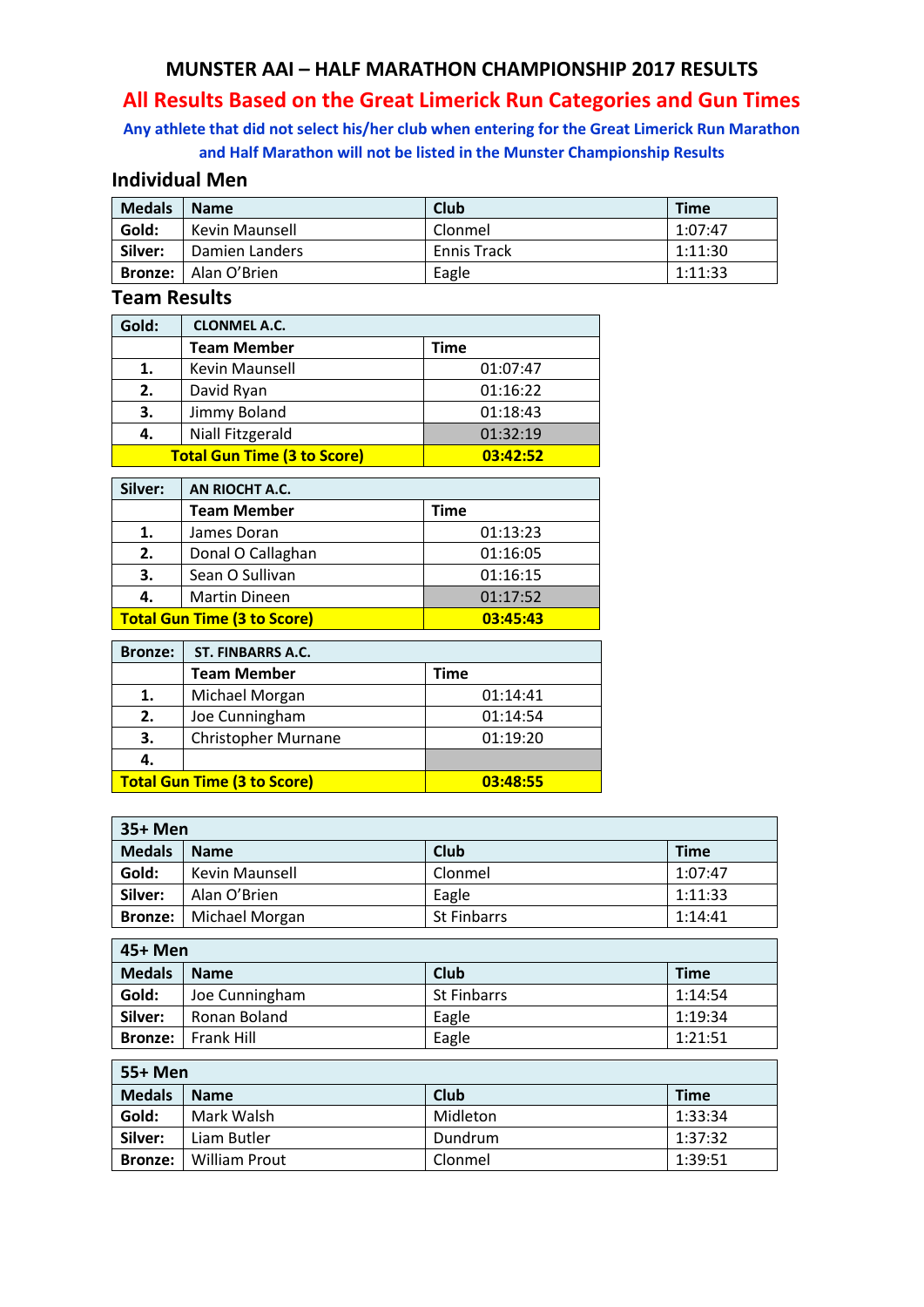### **MUNSTER AAI – HALF MARATHON CHAMPIONSHIP 2017 RESULTS**

# **All Results Based on the Great Limerick Run Categories and Gun Times**

**Any athlete that did not select his/her club when entering for the Great Limerick Run Marathon and Half Marathon will not be listed in the Munster Championship Results**

| 65+ Men        |                      |                      |             |
|----------------|----------------------|----------------------|-------------|
| <b>Medals</b>  | <b>Name</b>          | Club                 | <b>Time</b> |
| Gold:          | <b>Maurice Tobin</b> | <b>Grange Fermoy</b> | 1:45:56     |
| Silver:        |                      |                      |             |
| <b>Bronze:</b> |                      |                      |             |

#### **Individual Women**

| <b>Medals</b>  | <b>Name</b>    | Club       | <b>Time</b> |
|----------------|----------------|------------|-------------|
| Gold:          | Aoife Cooke    | Youghal AC | 1:19:35     |
| Silver:        | Maeve Flannery | Derg AC    | 1:32:42     |
| <b>Bronze:</b> | Deirdre Ansbro | Youghal AC | 1:33:44     |

### **Team Results**

| Gold: | YOUGHAL A.C.                       |          |
|-------|------------------------------------|----------|
|       | <b>Team Member</b>                 | Time     |
| 1.    | Aoife Cooke                        | 01:19:35 |
| 2.    | Deirdre Ansbro                     | 01:33:44 |
| 3.    | Louise O'Brien                     | 01:37:33 |
| 4.    |                                    |          |
|       | <b>Total Gun Time (3 to Score)</b> | 04:30:52 |

| Silver:                                        | <b>GALTEE RUNNERS A.C</b> |          |
|------------------------------------------------|---------------------------|----------|
|                                                | <b>Team Member</b>        | Time     |
| 1.                                             | Linda Murphy              | 01:48:14 |
| 2.                                             | Angela O Mahony           | 02:15:46 |
| 3.                                             | Pam Kennedy               | 02:26:13 |
| 4.                                             | Dawn O Farrell            | 02:31:58 |
| <b>Total Gun Time (3 to Score)</b><br>05:27:22 |                           |          |

| <b>Bronze:</b>                                 | <b>TOGHER A.C.</b>  |          |
|------------------------------------------------|---------------------|----------|
|                                                | <b>Team Member</b>  | Time     |
| 1.                                             | Rachael O Callaghan | 01:40:14 |
| 2.                                             | Marjorie Lynch      | 01:45:02 |
| 3.                                             | Niamh Sheehan       | 02:03:25 |
| 4.                                             |                     |          |
| <b>Total Gun Time (3 to Score)</b><br>05:28:41 |                     |          |

| 35+ Women      |                |               |             |  |  |
|----------------|----------------|---------------|-------------|--|--|
| <b>Medals</b>  | <b>Name</b>    | Club          | <b>Time</b> |  |  |
| Gold:          | Susan Murnane  | Limerick A.C. | 1:29:02     |  |  |
| Silver:        | Maeve Flannery | Derg AC       | 1:32:42     |  |  |
| <b>Bronze:</b> | Deirdre Ansbro | Youghal AC    | 1:33:44     |  |  |